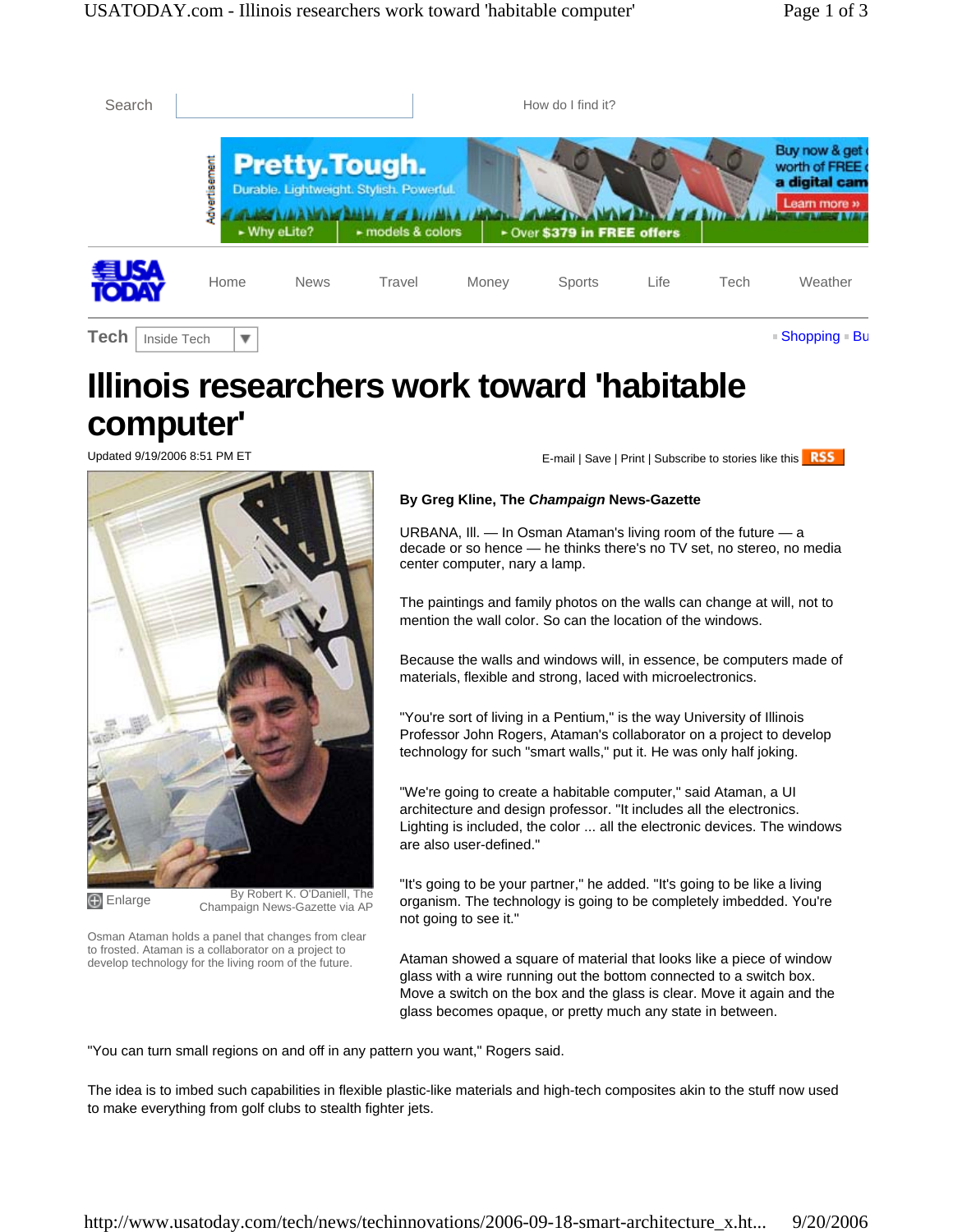Even the outside of a building might become a big solar cell capable of powering the structure, Ataman said, which sounds pretty good if you've received the power bill for running your air conditioning over the past month.

Inside, imbedded sensors might adjust the temperature and lighting when you walk into a room and pull down the virtual shades when night falls.

In the case of elderly folks living alone, those sensors might monitor how well they're getting around or check to see whether they're eating and maintaining their weight, not to mention report the data to a loved one or health care professional.

"There may be a societal benefit," said Rogers, a UI materials science and engineering professor.

Ataman sees building materials with computing power as a sea change in architecture.

"For the last 2,000 years, nothing has changed," he said. "We've been using the same materials."

When Ataman, whose research focuses on new architectural technology and tools, went looking for a partner, Rogers was a natural.

Also a professor at the UI's Beckman Institute, Rogers and his lab have attracted a lot of attention for work on flexible electronics using plastics and other soft materials. *Scientific American* tagged the research as among the 50 most influential efforts in science and technology for 2005.

But Rogers, who's also started a company to advance the technology commercially, had been thinking more in terms of things like portable computer screens you can roll up and put in your pocket, electronic newspapers and computingenabled clothing than wallpaper.

"It was kind of cool to me because I hadn't thought of that level of implementation," Rogers said when asked what interested him in a collaboration with Ataman. "It's stimulating to us. It brings a whole new perspective."

*Copyright 2006 The Associated Press. All rights reserved. This material may not be published, broadcast, rewritten or redistributed.* 

Posted 9/18/2006 2:44 PM ET

Updated 9/19/2006 8:51 PM ET **E-mail | Save | Print | Subscribe to stories like this RSS** 

**University of Phoenix Technology Degrees** Get free information from the nation's leading online university. **www.uphoenixonline.com**

**Upgrade Nation's Memory Upgrades** Boost the performance of your desktop or laptop with more memory. **www.upgradenation.com**

**Find a Computer Training School Near You** Find the perfect computer training school near you. **www.collegesurfing.com**

Place your ad here



## **Newspaper Home Delivery - Subscribe Today**

Home • News • Travel • Money • Sports • Life • Tech • Weather

**About USA TODAY.com:** Site Map | FAQ | Contact Us | Jobs with Us Terms of Service | Privacy Policy/Your California Privacy Right | Media Kit | Press Room